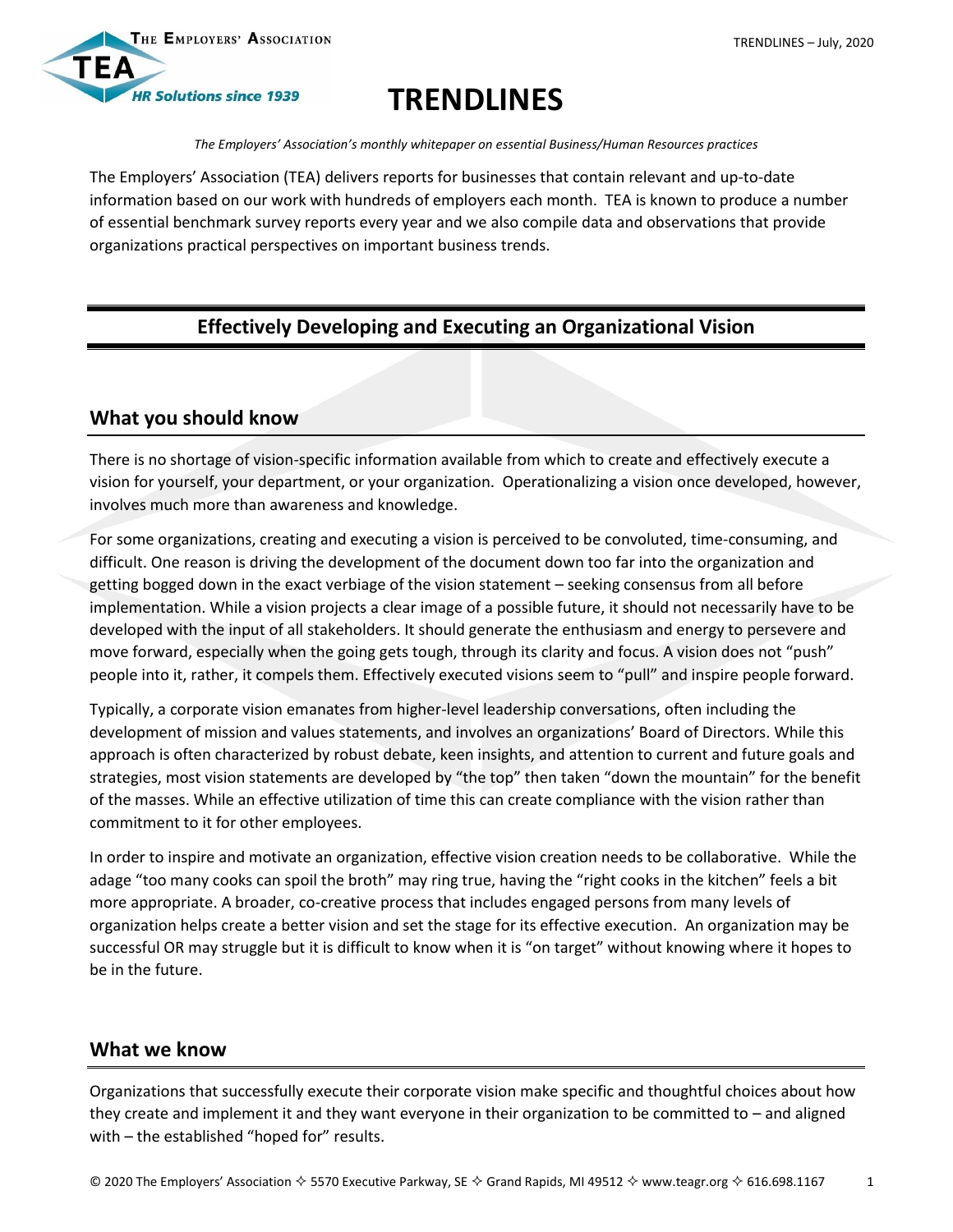The relationship between vision, culture, employee commitment and service quality is recognized in literature (Harber, Ashkanasy, and Callan, 1997). These researchers proposed that cultural development initiatives like vision development and execution processes can positively influence organizational commitment, job satisfaction, occupational alienation, and job performance. Further, in a number of milestone studies (e.g. Beckhard & Pritchard, 1992, Kouzes & Posner 1988), the authors have documented the importance of organizational vision and its relationship with these same outcomes. Baum, Locke, and Kirkpatrick (1998) have stated explicitly that vision is an essential part of change initiatives and organizations that create a compelling and inspiring view of the future create a "pull" or proactive step forward for every employee.

The benefits of a strategically created and executed vision include:

- 1. True north. An effectively executed organizational vision provide a rallying point of common purpose for everyone. It focus decisions, provides guidance when business and market conditions change, and helps unify people and processes so that all are "pointing in the same direction" to accomplish the same thing.
- 2. Employee alignment, engagement, and commitment. Employees want to be a part of something bigger than the daily work they perform. Even though they may not say this specifically, they value their legacy (what they have done) and knowing that they have made a difference (in what has yet to be done). Collaboratively conceived and executed visions create meaning that helps employees feel, a part of something important.
- 3. Emotional connection. Great visions are aspirational and become shared. The best implementation strategies engage employees by providing meaning for what they do and encouraging a deep discovery of how and why the vision is personal to each employee.
- 4. Organizational alignment. In order to properly execute a vision, it must be aligned and be in congruence with an organizations' goals, strategies, plans, and performance measures. Without this alignment, the vision will not have the relevance and generate the commitment it deserves from employees and might end up as lightly regarded words on a poster in a break room.

Some vision experts say that successful vision execution is based 1% on the vision itself and 99% on the alignment and engagement of others. Peter Senge (a renowned systems scientist, senior lecturer at the MIT Sloan School of Management, and founder of the Society for Organizational Learning) has stated that it is "rarely, if ever, what the Vision IS, it is what the Vision (actually) DOES that truly counts. The "DOES" part of this quote implies strongly that in order to be successfully executed a vision must inspire, motivate, and engage people. To do this effectively, vision execution becomes every leaders' responsibility, not just the responsibility of the C-Suite. Since the most important and influential person in each employee's work life is their individual manager, each leader has a profound opportunity to model the importance of committing to a shared vision and encouraging those who report to them to follow their lead.

A vision must be unique to the company and not be copied or patterned after others. Authenticity and the strategic direction of every organization, large or small should drive vision development. Shown below are three Vision Statements from respected organizations, offered as examples only:

**Entertainment Company Vision:** To entertain, inform and inspire people around the globe through the power of unparalleled storytelling, reflecting the iconic brands, creative minds and innovative technologies that make ours the world's premier entertainment company.

**Major Airline Vision:** To become the world's most loved, most flown, and most profitable airline.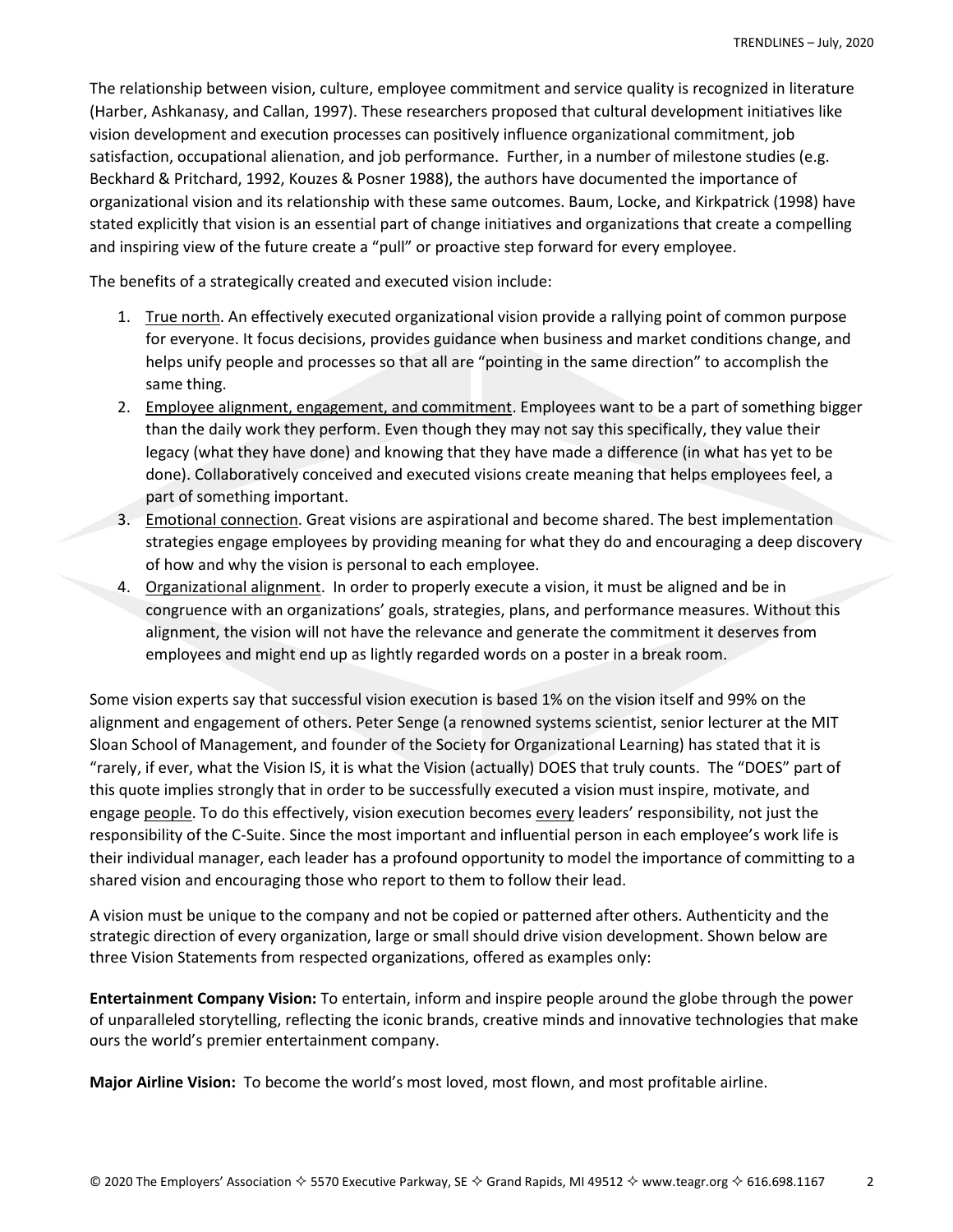**Learning Software Company:** Our vision is to bring our students into the 21st century through innovation and modern technology. Learning will be enhanced with computer software and educational games that will allow students to proceed at their own rate according to their ability.

## **What it means**

Effectively executing an organizational vision may be more reasonable and achievable than one would think but clearly knowing the desired results or outcomes before beginning to develop the vision can help to clarify the path that must be taken as you move forward. Like the scarecrow said to Dorothy in the Wizard of Oz, "if you don't know where you're going, any road will get you there". The understanding of why the vision is needed is absolutely key and starting a new vision initiative for the right reasons can help maintain focus should progress stall. Vision development and deployment must be done thoughtfully, intentionally, and collaboratively, however, and true success has always been measured by "what the vision accomplishes" rather than by the quality or quantity of its words or the time and energy spent create it.

The over-arching influence of COVID-19 in our work and personal lives has made "seeing around the corner" more challenging or difficult than ever. Many companies are focusing (rightly so) on decisions that will keep them viable now as they continue gainfully employing their employees in the future. Any consideration of a company's particular vision may take a backseat to other priorities during times of crisis and/or survival. Prioritization of what needs to be done in order to achieve what must be accomplished right now, though, is critical for every organization. We also realize that COVID-19, like other challenges in life, is temporary (believe it or not), and will fade in time (unfortunately to be replaced by some other issue or crisis). Thankfully, an organization's vision is long-term, aspirational, and can help to reset perspectives and reduce anxiety during the difficult, immediate challenges we are all facing today.

## **What you can do**

TEA has assisted in several common practices that help ensure successful outcomes within the process from our strategic planning and vision development / execution work with members. In order to create engagement and collaboration, an organization must **first determine how the vision will be created**. A vision that is "pushed" and "driven" down through an organization can feel like coercion to some employees. Since the goal of vision execution is understanding and commitment, its development must be collaborative and reflect multiple perspectives rather than just the brainstorm of a visionary CEO or executive team. **Consider assembling a multi-disciplinary project team to build the initial drafts of the vision** before inviting others in the organization to review and discuss it. Additionally, the following action items represent best practices for organizations interested in creating and executing a vision:

## **Make the Vision Compelling, Aspirational, and Memorable**

- Share the full "why" including the context of the vision and its overall intention
- Make the vision a high and aspirational standard
- Use metaphors, word pictures, examples, symbols, alliteration, and analogies
- Use words that everyone understands, are truthful, evoke excitement
- Do not use time-dated jargon
- Create a vision that can be easily "seen" by everyone